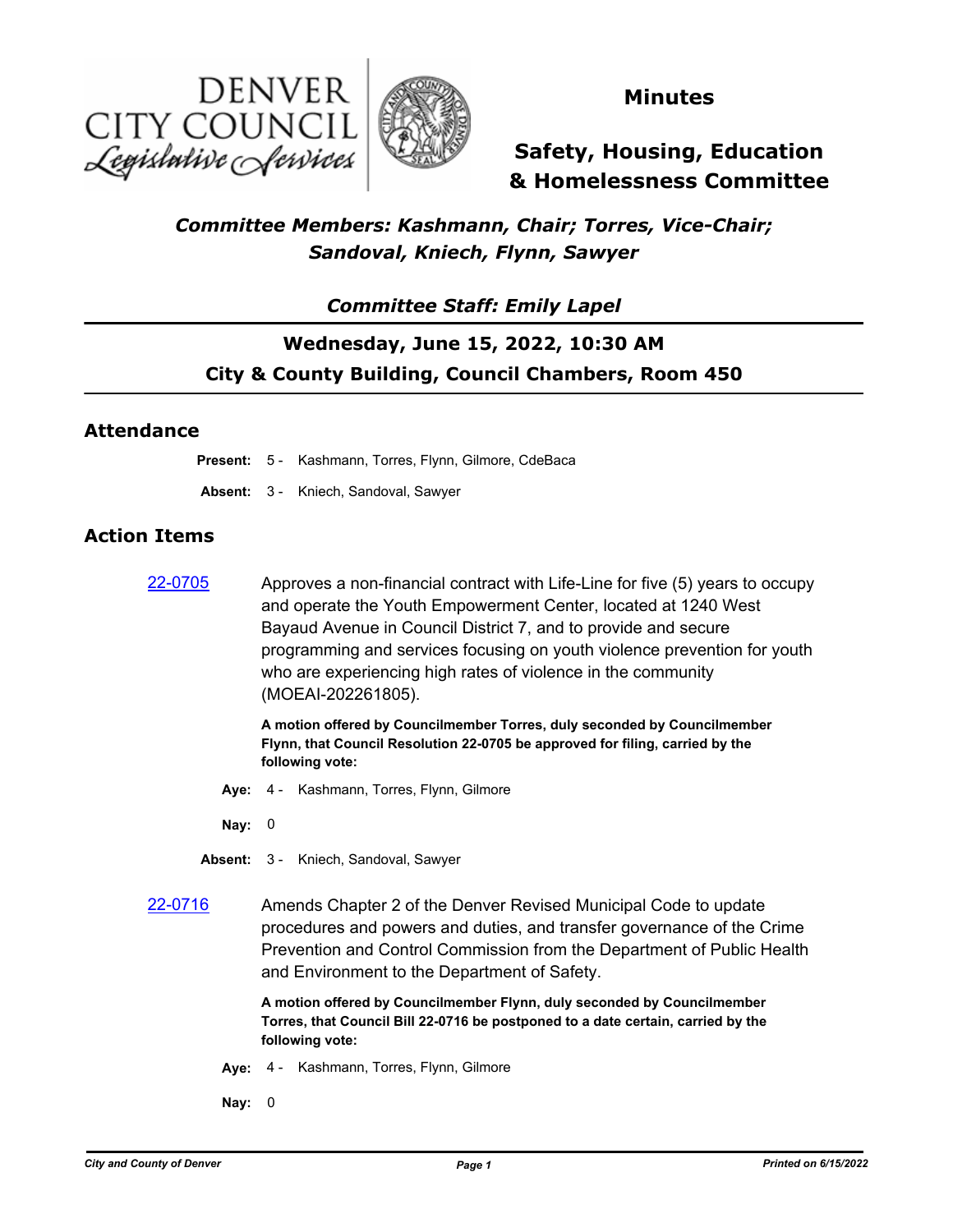**Absent:** 3 - Kniech, Sandoval, Sawyer

*There will be 15 minutes of public comment on item 22-0716. To sign up to speak visit www.denvergov.org/councilpublicinput. A) Briefing B) Public comment*

*C) Discussion/Action*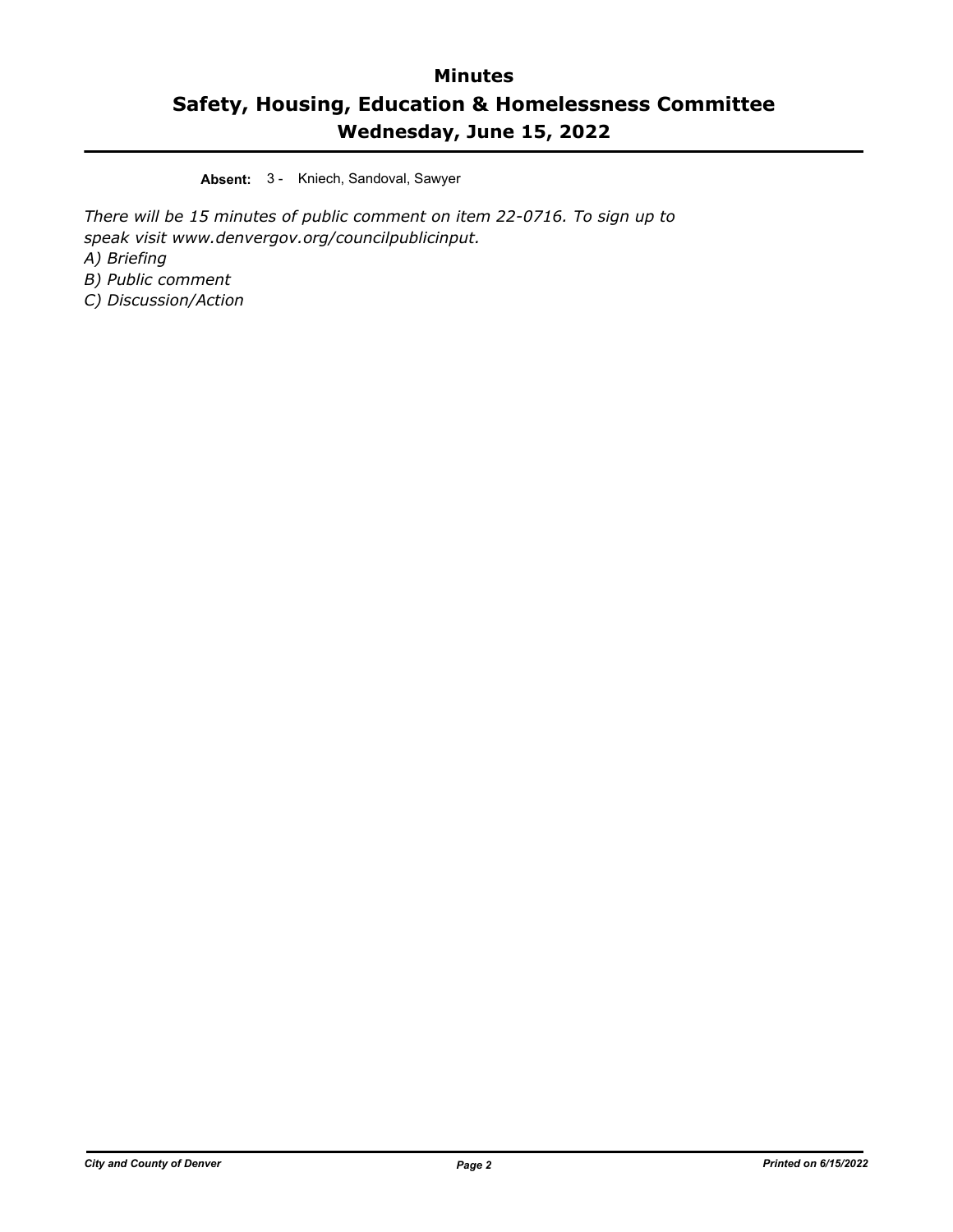### **Consent Items**

#### Block Vote

#### Block Vote

**A motion offered to approve the following items en bloc, carried by the following vote: Aye:** 4 - Kashmann, Torres, Flynn, Gilmore **Nay:** 0 **Absent:** 3 - Kniech, Sandoval, Sawyer [22-0693](http://denver.legistar.com/gateway.aspx?m=l&id=/matter.aspx?key=21760) Amends a contract with Bayaud Enterprises, Inc. to add \$384,985 for a new contract total of \$1,154,955 and one year for a new end date of 6-30-2023 to continue providing intensive case management services to assist Colorado Works (CW)/Temporary Assistance for Needy Families (TANF) participants to gain employment, educational opportunities, or connection to services (SOCSV-202054939-03, SOCSV-202262903-03). **A motion offered that Council Resolution 22-0693 be approved by consent en bloc, carried by the following vote: Aye:** 4 - Kashmann, Torres, Flynn, Gilmore **Nay:** 0 **Absent:** 3 - Kniech, Sandoval, Sawyer [22-0695](http://denver.legistar.com/gateway.aspx?m=l&id=/matter.aspx?key=21762) Approves a grant agreement with the State of Colorado Department of

Human Services, Division of Youth Services for \$1,599,578.17 and through 6-30-2023 for detention screening and pre-trial release services for youth in the 2nd Judicial District (SAFTY-202263432).

> **A motion offered that Council Bill 22-0695 be approved by consent en bloc, carried by the following vote:**

- **Aye:** 4 Kashmann, Torres, Flynn, Gilmore
- **Nay:** 0
- **Absent:** 3 Kniech, Sandoval, Sawyer
- [22-0702](http://denver.legistar.com/gateway.aspx?m=l&id=/matter.aspx?key=21769) Amends a grant agreement with the United States Department of Health & Human Services (DHHS) to add \$356,417 in funding for a new total of \$13,029,096 to cover Cost of Living Adjustments (COLA) and Quality Improvement (QI) programming at our Head Start and Early Head Start delegate agencies (MOEAI-202261731).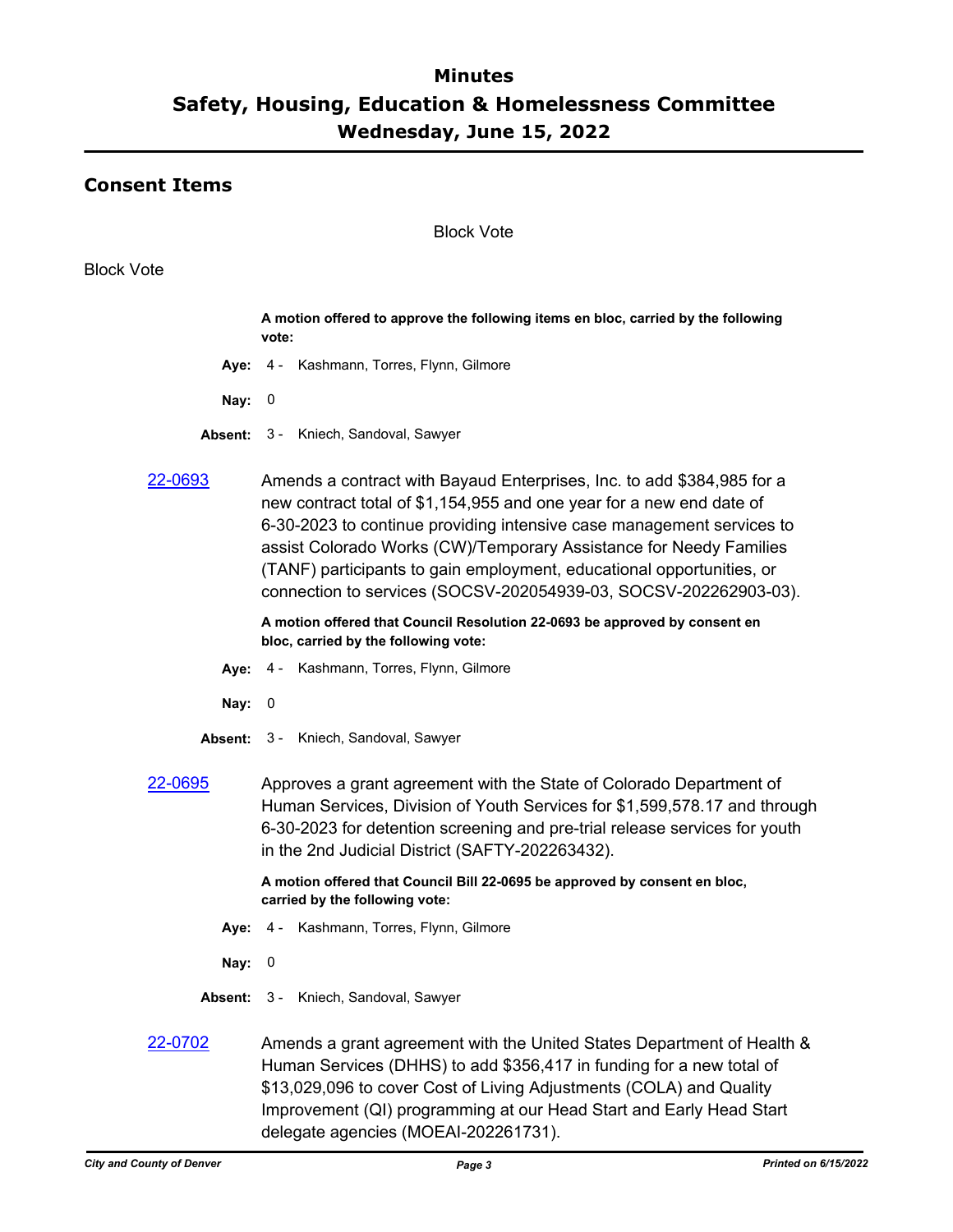**A motion offered that Council Resolution 22-0702 be approved by consent en bloc, carried by the following vote:**

- **Aye:** 4 Kashmann, Torres, Flynn, Gilmore
- **Nay:** 0
- **Absent:** 3 Kniech, Sandoval, Sawyer
- [22-0711](http://denver.legistar.com/gateway.aspx?m=l&id=/matter.aspx?key=21778) Amends an intergovernmental agreement with University of Colorado Hospital Authority (UCHA) by adding \$324,700 for a new total of \$1,425,314 and one year for a new end date of 2-28-2023 for medical case management, mental health, substance abuse outpatient care, outpatient/ambulatory health and early intervention services to individuals living with HIV/AIDS in the Denver Transitional Grant Area, citywide (202262927-02).

**A motion offered that Council Bill 22-0711 be approved by consent en bloc, carried by the following vote:**

- **Aye:** 4 Kashmann, Torres, Flynn, Gilmore
- **Nay:** 0
- **Absent:** 3 Kniech, Sandoval, Sawyer
- [22-0714](http://denver.legistar.com/gateway.aspx?m=l&id=/matter.aspx?key=21781) Amends a contract with LexisNexis Risk Solutions FL, Inc. to add \$750,000 for a new contract total of \$1,500,000 due to increased use of the fee-based search investigative database, citywide. No change to contract duration (SAFTY-201952993-00, SAFTY-202263588-01).

#### **A motion offered that Council Resolution 22-0714 be approved by consent en bloc, carried by the following vote:**

- **Aye:** 4 Kashmann, Torres, Flynn, Gilmore
- **Nay:** 0
- **Absent:** 3 Kniech, Sandoval, Sawyer
- [22-0718](http://denver.legistar.com/gateway.aspx?m=l&id=/matter.aspx?key=21785) Amends an agreement with Roth Property Maintenance, LLC by adding \$105,122 for a new total of \$756,177 and six months for a new end date of 12-31-2022 to continue providing housekeeping services at non-congregate sheltering locations for persons experiencing homelessness (HOST-202263206-06).

#### **A motion offered that Council Resolution 22-0718 be approved by consent en bloc, carried by the following vote:**

- **Aye:** 4 Kashmann, Torres, Flynn, Gilmore
- **Nay:** 0